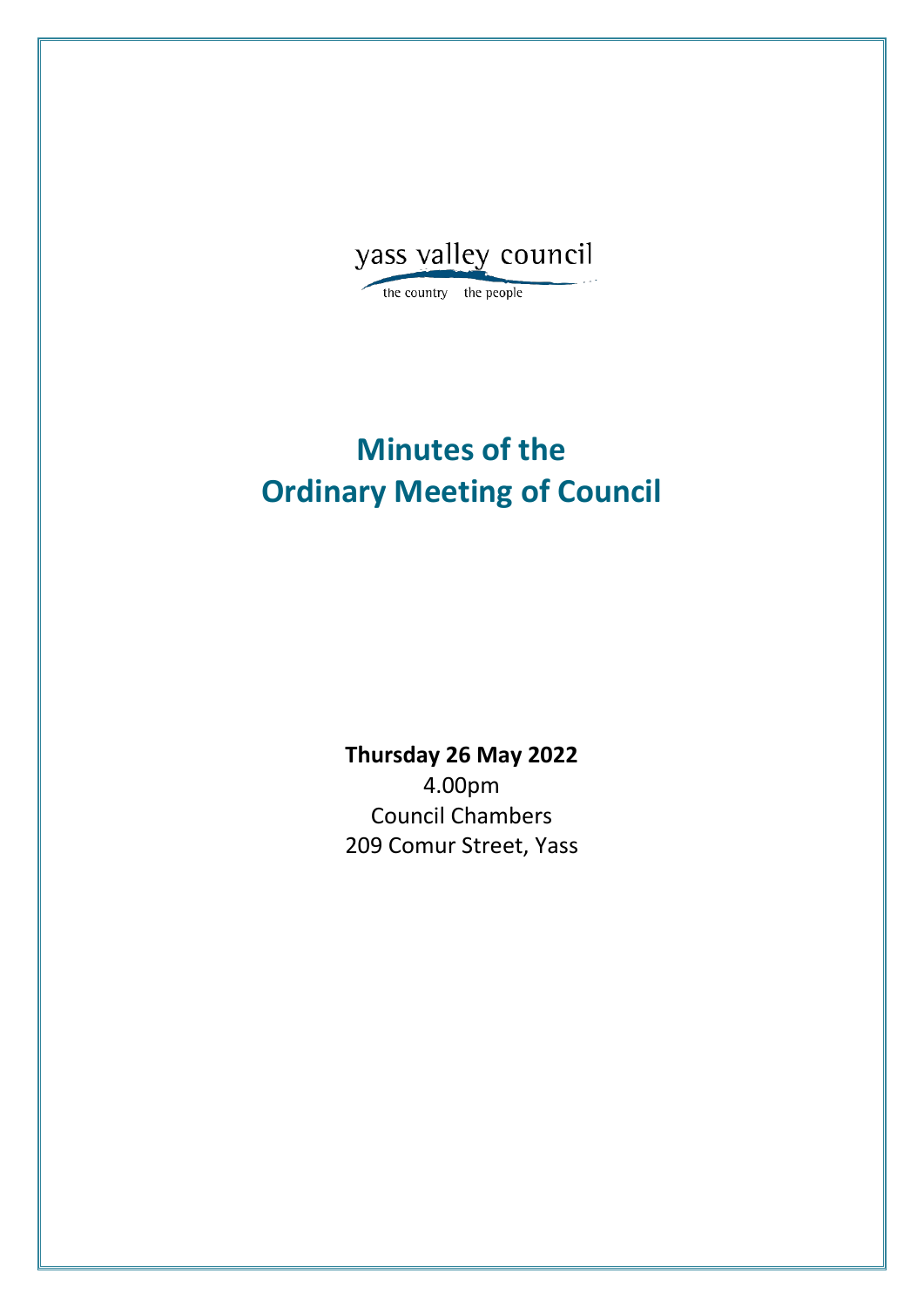## **Table of Contents**

| 1.   |                                                                                |  |
|------|--------------------------------------------------------------------------------|--|
| 2.   |                                                                                |  |
| 3.   |                                                                                |  |
| 4.   |                                                                                |  |
| 5.   |                                                                                |  |
| 5.1  | Mayoral Minute - Australian Local Government Association 2022 Federal Election |  |
| 6.   |                                                                                |  |
| 6.1  | Development Application No DA200151 - Quarry Rehabilitation, 1170              |  |
| 6.2  |                                                                                |  |
| 6.3  |                                                                                |  |
| 6.4  |                                                                                |  |
| 6.5  |                                                                                |  |
| 6.6  |                                                                                |  |
| 6.7  | Inquiry - Health Outcomes and Access to Health and Hospital Services in Rural, |  |
| 7.2  |                                                                                |  |
| 6.8  |                                                                                |  |
| 6.9  |                                                                                |  |
| 7.   |                                                                                |  |
| 7.1  | Notice of Motion - Mount Street Kerb and Guttering Contributions  8            |  |
| 8.   |                                                                                |  |
| 9.   |                                                                                |  |
| 9.1  | Minutes of the Traffic Management Committee held on 4 May 2022 8               |  |
| 9.2  | Minutes of the Local Rescue Committee and Local Emergency Management           |  |
| 10.  |                                                                                |  |
| 10.1 |                                                                                |  |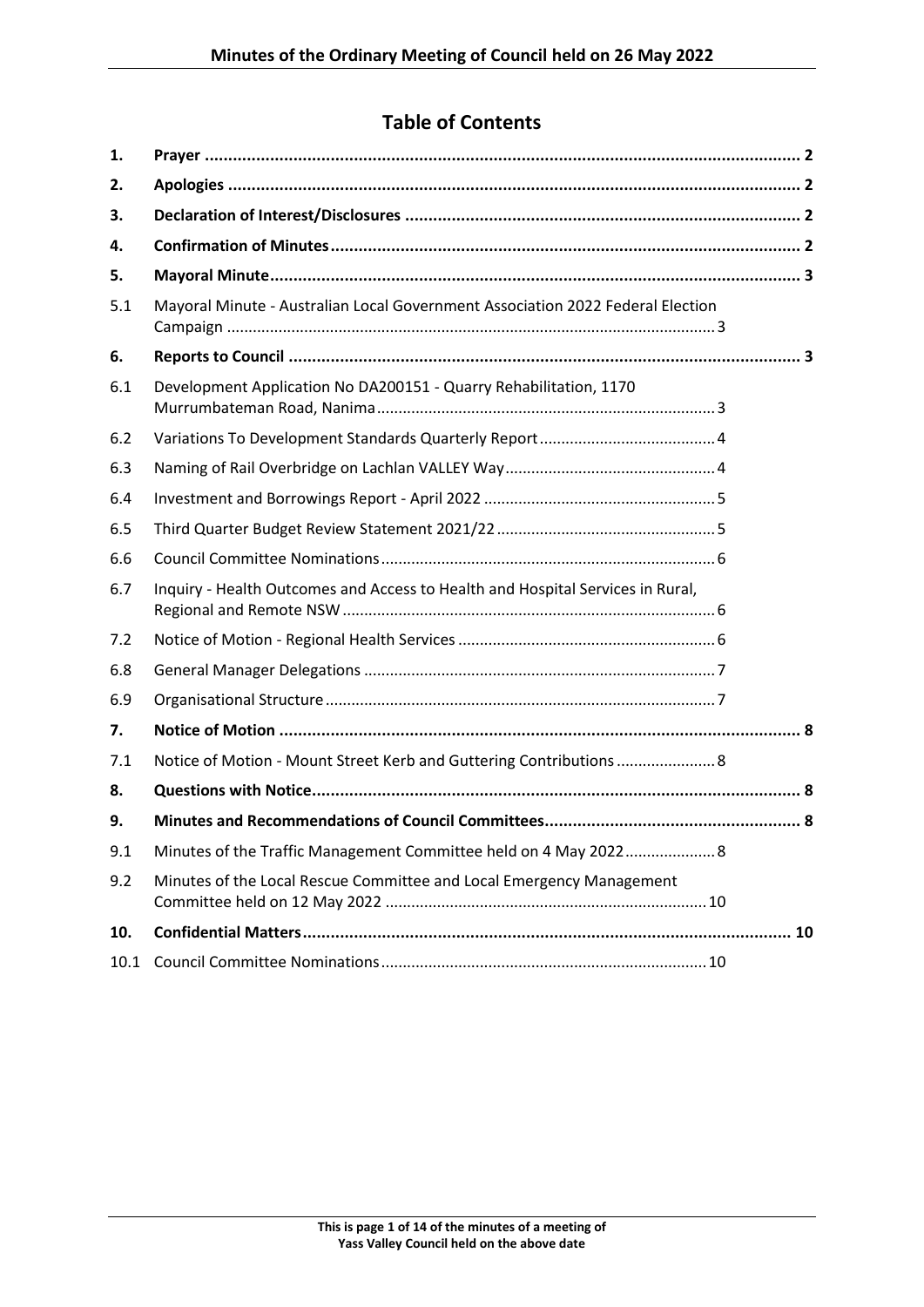## **Open Forum**

## **Presentations to Council – Items on the Meeting Agenda**

• Jamie Bush – DPS Item 6.1 – Development Application No DA200151 – Quarry Rehabilitation, 1170 Murrumbateman Road, Nanima

## **Council Meeting - The Mayor declared the meeting open at 4.05 pm.**

## **Present**

Councillors Allan McGrath, Mayor, in the chair, Jim Abbey, Cecil Burgess, Kristin Butler, Adrian Cameron, Jasmin Jones, Cayla Pothan, and Mike Reid.

Also present were the Acting General Manager – Lynette Safranek, Director of Planning & Environment – Julie Rogers, Director of Infrastructure & Assets – James Dugdell, and Corporate Planning & Executive Support Officer – Shirree Garland.

#### **Acknowledgement of Country**

## <span id="page-2-0"></span>**1. Prayer**

## <span id="page-2-1"></span>**2. Apologies**

#### *RESOLVED that apologies be received from Councillor Turner and leave of absence be granted.*

*(Jones/Reid)* **128**

FOR: Councillors J Abbey, C Burgess, K Butler, A Cameron, J Jones, A McGrath, C Pothan and M Reid

<span id="page-2-2"></span>AGAINST: Nil

## **3. Declaration of Interest/Disclosures**

Nil

## <span id="page-2-3"></span>**4. Confirmation of Minutes**

*RESOLVED that the minutes of the Ordinary Council Meeting held on 28 April 2022 covered by resolution numbers 100-127 inclusive, copies of which had been circulated to all Councillors, be taken as read and confirmed.*

#### *(Pothan/Abbey)* **129**

- FOR: Councillors J Abbey, C Burgess, K Butler, A Cameron, J Jones, A McGrath, C Pothan and M Reid
- AGAINST: Nil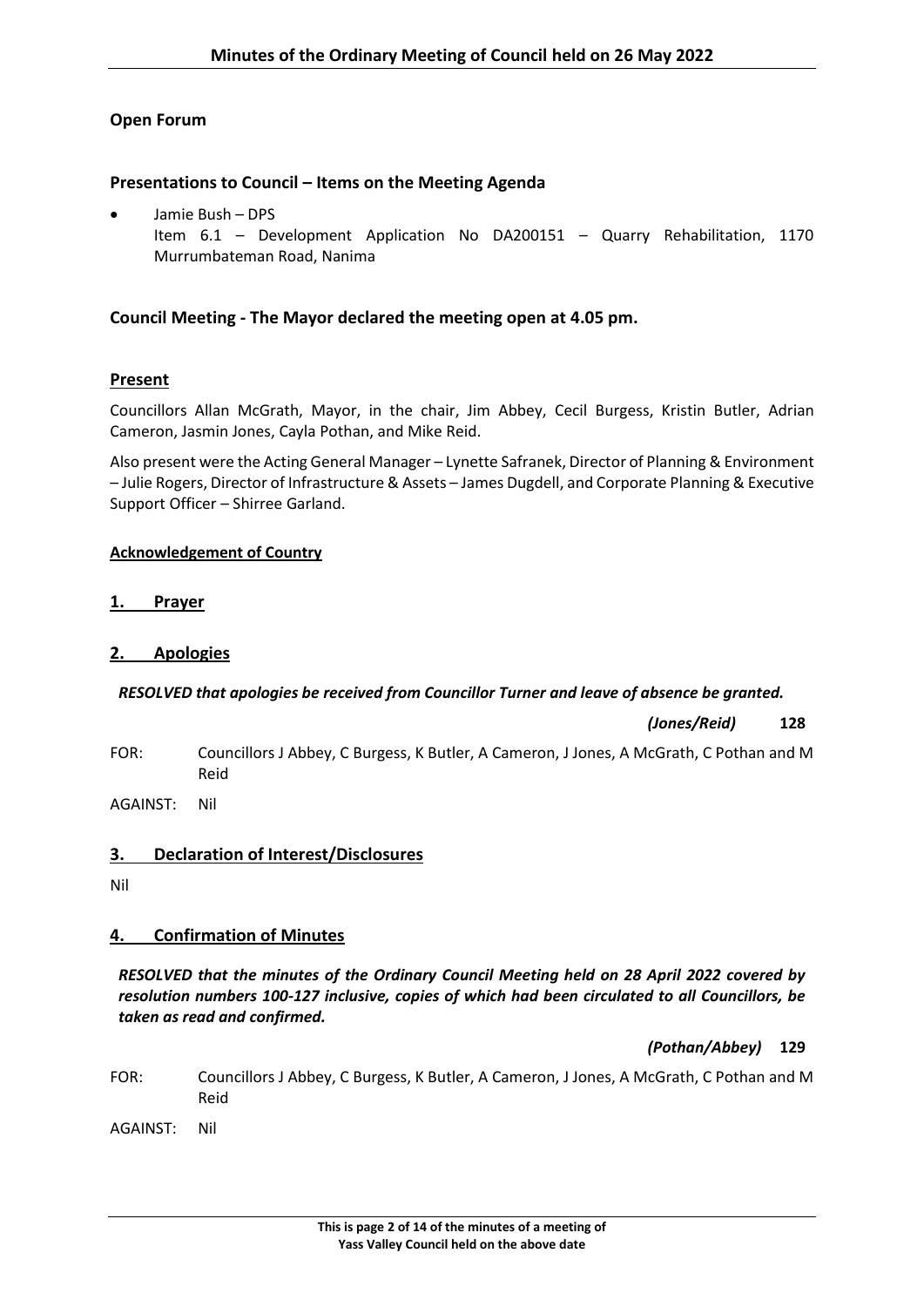## <span id="page-3-0"></span>**5. Mayoral Minute**

## <span id="page-3-1"></span>**5.1 MAYORAL MINUTE - AUSTRALIAN LOCAL GOVERNMENT ASSOCIATION 2022 FEDERAL ELECTION CAMPAIGN**

#### **SUMMARY**

To inform Council of a Mayoral decision to support the National advocacy campaign developed by Australian Local Government Association for all Local Government across Australia for the upcoming Federal Election.

*RESOLVED That the Mayoral decision, in accordance with s226(d) Local Government Act 1993, to support the following Australian Local Government Association's advocacy campaign be endorsed:*

- *1. Council supports the National funding priorities of the Australian Local Government Association (ALGA), which would contribute an estimated \$6.46 billion per year to Australia's GDP and create 43,444 jobs; and*
- *2. Council agrees to support and participate in the Australian Local Government Association's advocacy for their endorsed National funding priorities by writing to the local Federal Member(s) of Parliament, all known election candidates in local Federal electorates and the President of the Australian Local Government Association to:*
	- *1. Express support for ALGA's funding priorities;*
	- *2. Identify priority local projects and programs that could be progressed with the additional financial assistance from the Federal Government being sought by ALGA; and*
	- *3. Seek funding commitments from the members, candidates and their parties for these identified local projects and programs.*

*(McGrath)* **130**

FOR: Councillors J Abbey, C Burgess, K Butler, A Cameron, J Jones, A McGrath, C Pothan and M Reid

<span id="page-3-2"></span>AGAINST: Nil

#### **6. Reports to Council**

## <span id="page-3-3"></span>**6.1 DEVELOPMENT APPLICATION NO DA200151 - QUARRY REHABILITATION, 1170 MURRUMBATEMAN ROAD, NANIMA**

#### **SUMMARY**

To present the assessment of Development Application No DA200151 for quarry rehabilitation including importation of  $38,150m<sup>3</sup>$  of material at 1170 Murrumbateman Road. It is presented to Council as it attracted 15 submissions. The relevant concerns can be addressed via conditions. Approval is recommended.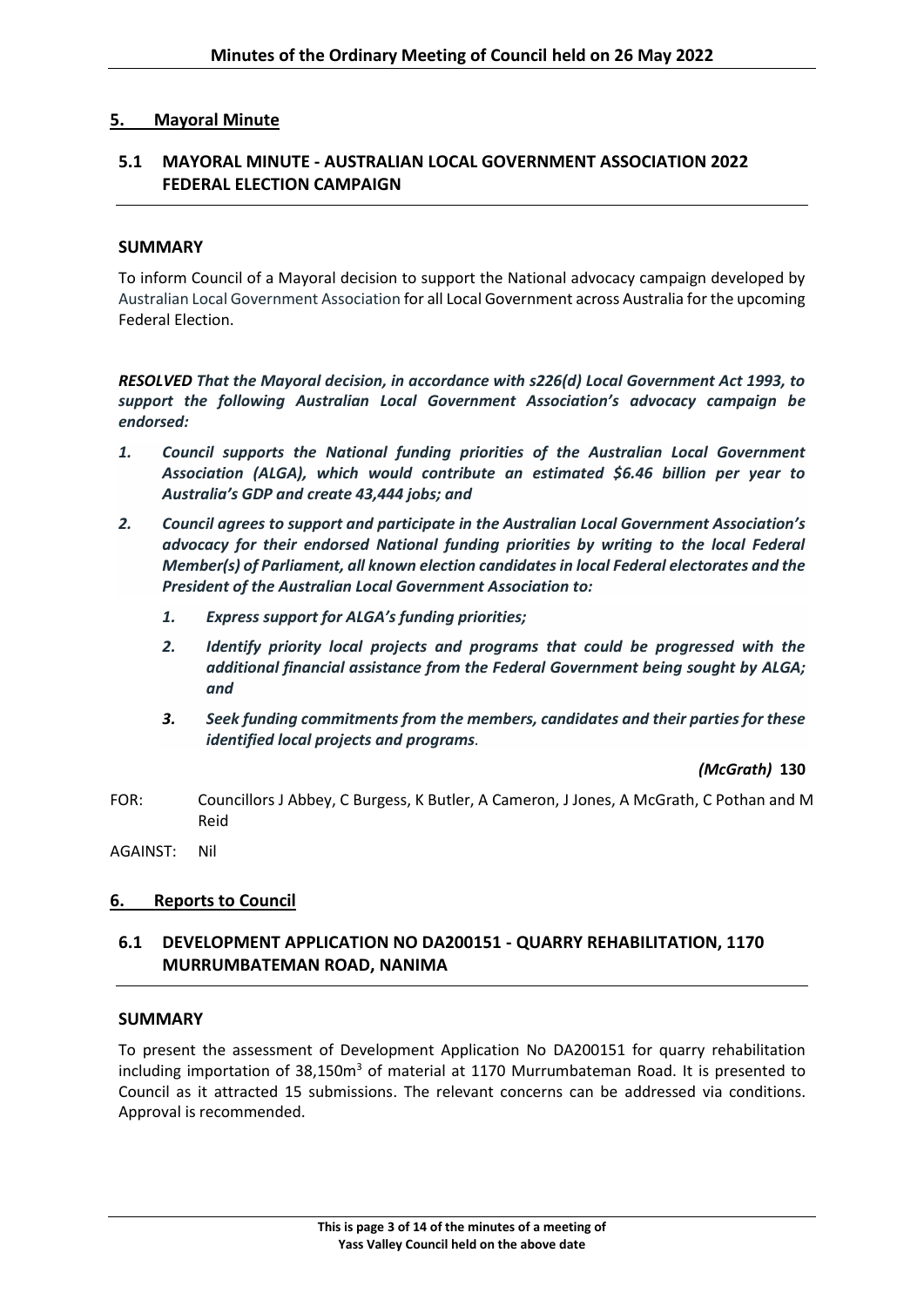*RESOLVED that :*

- *1. The conditional Development Consent be issued for Development Application DA200251 for quarry rehabilitation including importation of 38,150m<sup>3</sup> of material at 1170 Murrumbateman Road, Murrumbateman.*
- *2. The amended draft Voluntary Planning Agreement for the payment of a heavy haulage contribution of \$47,536.81 in Development Consent DA200151 for quarry rehabilitation including importation of 38,150m<sup>3</sup> of material be placed on exhibition in accordance with the Environmental Planning and Assessment Act 1979 and adopted if no significant submissions are received.*
- *3. Council accepts transfer of triangular piece of crown road as shown in Figure 1 of the report as road authority providing legal and physical access to 1170 Murrumbateman Road and other adjoining properties.*

*(Jones/Burgess)* **131**

FOR: Councillors C Burgess, K Butler, J Jones, A McGrath, C Pothan and M Reid

AGAINST: Councillors J Abbey and A Cameron

## <span id="page-4-0"></span>**6.2 VARIATIONS TO DEVELOPMENT STANDARDS QUARTERLY REPORT**

## **SUMMARY**

Reporting on development standard variations approved in the first quarter (January – March) of 2022.

## *RESOLVED that the report on approved development variations for the first quarter of 2022 be noted.*

*(Jones/Pothan)* **132**

FOR: Councillors J Abbey, C Burgess, K Butler, A Cameron, J Jones, A McGrath, C Pothan and M Reid

AGAINST: Nil

## <span id="page-4-1"></span>**6.3 NAMING OF RAIL OVERBRIDGE ON LACHLAN VALLEY WAY**

#### **SUMMARY**

To present a request to consider naming the rail overbridge on Lachlan Valley Way the 'Walmsley Bridge'.

#### **RECOMMENDATION**

*That:*

- *1. In principle support be given to the naming of the rail overbridge located on Lachlan Valley Way as 'Walmsley Bridge'.*
- 2. *A community notification process be undertaken to establish support for this name and if no significant objections are received, the process of obtaining approval for the naming of the rail over bridge continue.*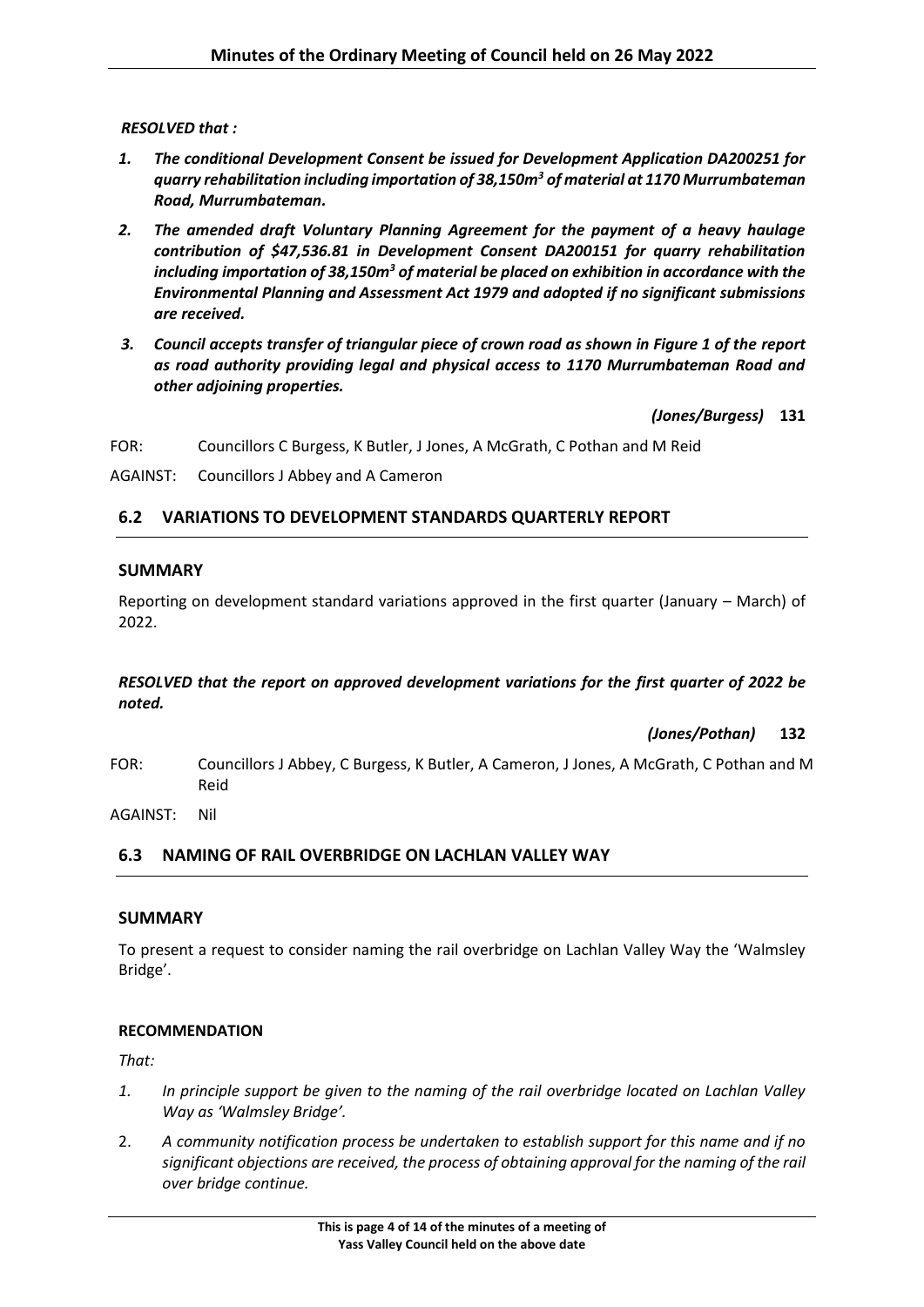#### *RESOLVED that the matter be deferred for consideration at a future meeting subject to the provision of additional information.*

*(Abbey/Burgess)* **133**

FOR: Councillors J Abbey, C Burgess, K Butler, A Cameron, J Jones, A McGrath, C Pothan and M Reid

AGAINST: Nil

## <span id="page-5-0"></span>**6.4 INVESTMENT AND BORROWINGS REPORT - APRIL 2022**

#### **SUMMARY**

In accordance with clause 212 *Local Government (General) Regulation 2005*, this report provides a summary of Council's investments as of 30 April 2022. In accordance with paragraph (1)(b), it can be certified that the investments listed have been made in accordance with the Act, the Regulations and Council's Investment Policy.

#### *RESOLVED that the Investment Report be noted.*

*(Reid/Pothan)* **134**

FOR: Councillors J Abbey, C Burgess, K Butler, A Cameron, J Jones, A McGrath, C Pothan and M Reid

AGAINST: Nil

## <span id="page-5-1"></span>**6.5 THIRD QUARTER BUDGET REVIEW STATEMENT 2021/22**

#### **SUMMARY**

This report provides the 2021/22 Third Quarterly Budget Review Statements (QBRS) for the period 1 January 2021 to 31 March 2022. Council's projected year end net operating result before capital is expected to improve from a budgeted surplus of \$32k to a budgeted surplus of \$181k for 2021/22 financial year. These adjustments will result in Operating Performance ratio move from original projection at -1.36% to -0.41%.

#### *RESOLVED that :*

- *1. The Quarterly Budget Review Statements adjustments be adopted, and the relevant income and expenditure budget adjustments be approved.*
- *2. In accordance with the Local Government (General) Regulation (NSW) Clause 203 (2)(a), Council's financial position as at 31 March 2022 is satisfactory, having regard to revised projected estimates of income and expenditure, and the original budgeted income and expenditure.*

*(Reid/Pothan)* **135**

- FOR: Councillors J Abbey, C Burgess, K Butler, A Cameron, J Jones, A McGrath, C Pothan and M Reid
- AGAINST: Nil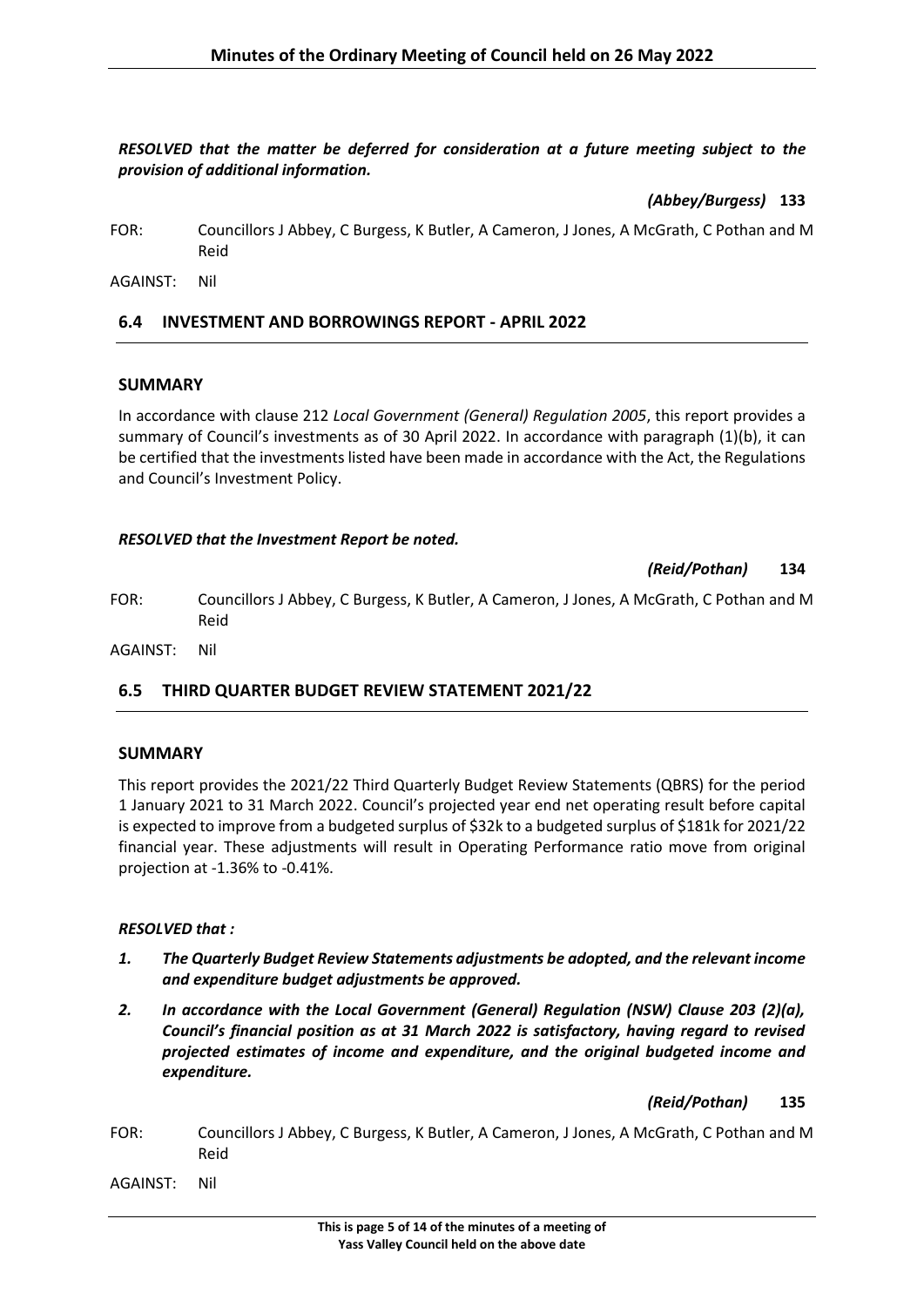## <span id="page-6-0"></span>**6.6 COUNCIL COMMITTEE NOMINATIONS**

#### **SUMMARY**

Nominations have been received from community representatives to become members of Yass Valley Council Advisory Committees.

*RESOLVED that item is classified CONFIDENTIAL in accordance with Section 10A(2)(a) of the Local Government Act 1993, which permits the meeting to be closed to the public for personnel matters concerning particular individuals (other than councillors).*

*(Reid/Burgess)* **136**

FOR: Councillors J Abbey, C Burgess, K Butler, A Cameron, J Jones, A McGrath, C Pothan and M Reid

AGAINST: Nil

## <span id="page-6-1"></span>**6.7 INQUIRY - HEALTH OUTCOMES AND ACCESS TO HEALTH AND HOSPITAL SERVICES IN RURAL, REGIONAL AND REMOTE NSW**

#### **SUMMARY**

The report of the Parliamentary Portfolio Committee No. 2 into health outcomes and access to health and hospital services in rural, regional and remote NSW has been released. The report makes 22 findings and 41 recommendations. The State Government has six months to consider its response.

#### *RESOLVED that :*

- *1. The report of the Parliamentary Portfolio Committee No 2 into health outcomes and access to health and hospital services in rural, regional and remote NSW be noted.*
- *2. The Member of Goulburn be requested to support the Inquiry's findings and recommendations.*

*(Pothan/Jones)* **137**

FOR: Councillors J Abbey, C Burgess, K Butler, A Cameron, J Jones, A McGrath, C Pothan and M Reid

AGAINST: Nil

## <span id="page-6-2"></span>**7.2 NOTICE OF MOTION - REGIONAL HEALTH SERVICES**

Councillor Cayla Pothan gave notice that she would move the following motion: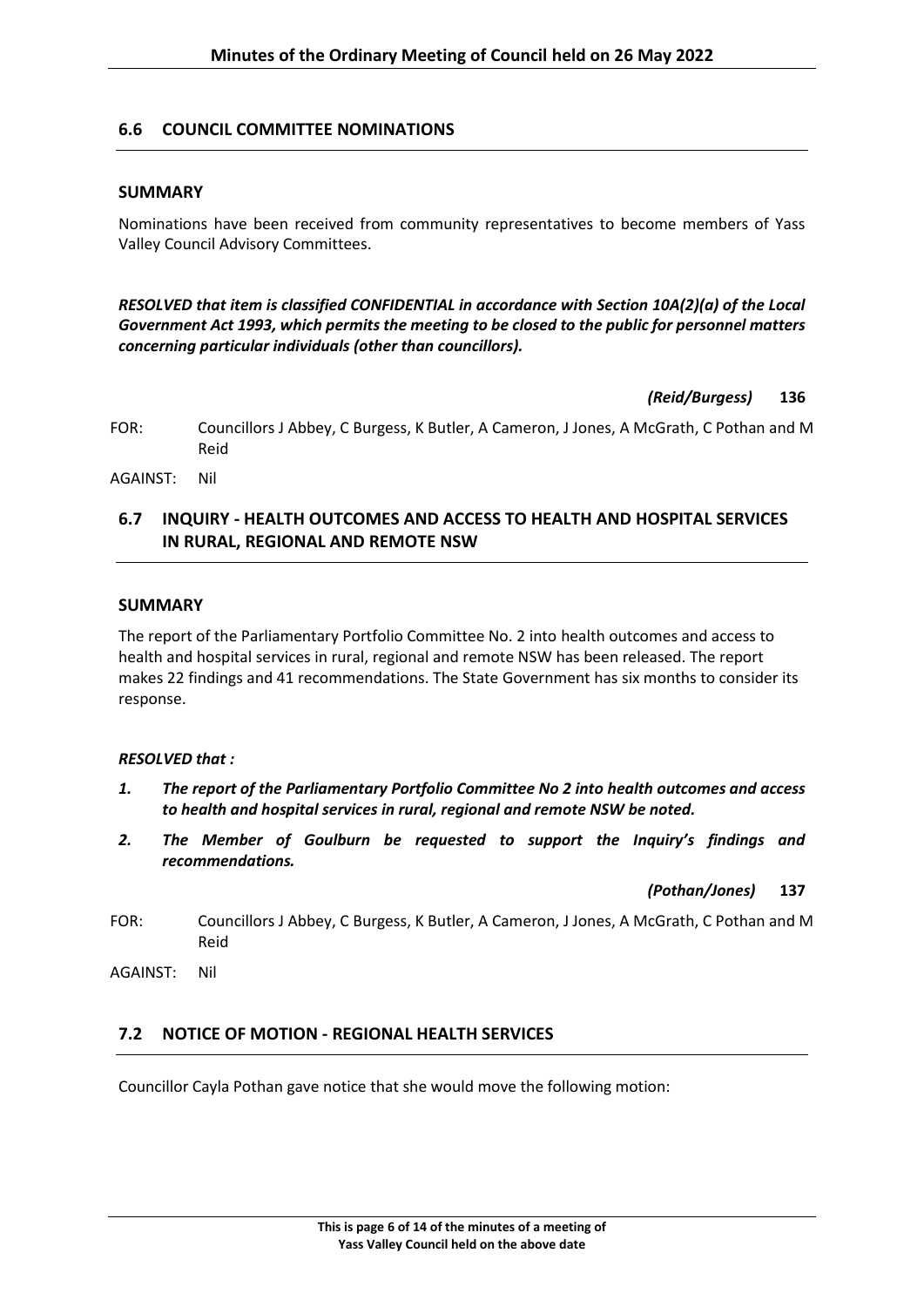#### *RESOLVED that :*

- *1. Council write to the Local Government NSW and the Canberra Region Joint Organisation seeking support from the Federal and State Governments by writing to the Prime Minister, Federal Health Minister, NSW Premier, NSW Health Minister, NSW Minister for Rural Health, State Members and NSW Federal Members to support the findings and recommendations of the Parliamentary Portfolio Committee No 2 into health outcomes and access to health and hospital services in rural, regional and remote NSW.*
- *2. Council also write to the State Member for Goulburn and Federal Member for Eden Monaro seeking support the findings and recommendations of the Parliamentary Portfolio Committee No 2 into health outcomes and access to health and hospital services in rural, regional and remote NSW.*

*(Pothan/Jones)* **138**

- FOR: Councillors J Abbey, C Burgess, K Butler, A Cameron, J Jones, A McGrath, C Pothan and M Reid
- AGAINST: Nil

## <span id="page-7-0"></span>**6.8 GENERAL MANAGER DELEGATIONS**

## **SUMMARY**

Within 12 months of each Council term, Council is required to review its delegations to the General Manager. The current delegations remain relevant and are suitable for endorsement.

## *RESOLVED that the Delegations to the General Manager be adopted and acknowledged upon acceptance.*

#### *(Jones/Pothan)* **139**

FOR: Councillors J Abbey, C Burgess, K Butler, A Cameron, J Jones, A McGrath, C Pothan and M Reid

AGAINST: Nil

## <span id="page-7-1"></span>**6.9 ORGANISATIONAL STRUCTURE**

#### **SUMMARY**

Under s333 *Local Government Act 1993* Council is to review the appropriateness of the Organisational Structure within 12 months of an election.

#### *RESOLVED that :*

- *1. A three divisional structure headed by three Directors continue.*
- *2. All Directors continue to be classified as 'Senior Staff' positions and employed on performance based contracts on the minimum remuneration package as specified under s332 Local Government Act 1993.*

*(Reid/Burgess)* **140**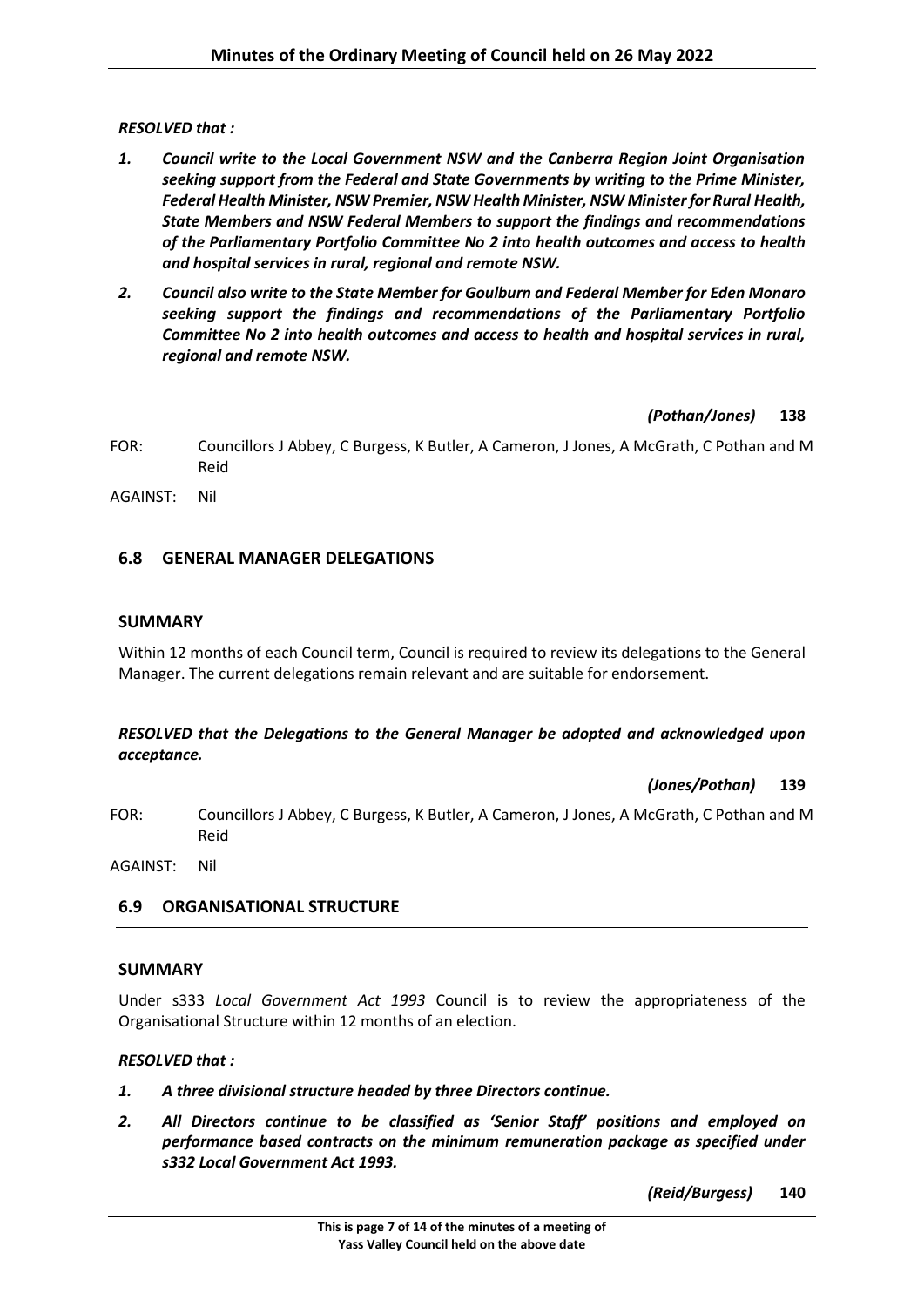FOR: Councillors J Abbey, C Burgess, K Butler, J Jones, A McGrath, C Pothan and M Reid

AGAINST: Councillor A Cameron

#### **Foreshadowed Motion**

*The item be deferred for consideration until later in the year.*

*(Cameron)*

#### <span id="page-8-0"></span>FORESHADOWED MOTION LAPSED

## **7. Notice of Motion**

## <span id="page-8-1"></span>**7.1 NOTICE OF MOTION - MOUNT STREET KERB AND GUTTERING CONTRIBUTIONS**

Councillor Jasmin Jones gave notice that she would move the following motion:

#### **RECOMMENDATION**

*That :*

- *1. The kerb and guttering contribution from residents in Mount Street, Yass in 2016, be determined to be a category of cases eligible for a refund of Kerb and Guttering fees in recognition of the road rehabilitation and kerb and guttering related to the road dilapidation associated with the dam wall construction.*
- *2. The proposed refund of Kerb and Guttering charges in Mount Street be placed on public exhibition for 28 days in accordance with s610F LG Act 1993 and that following exhibition any submissions be considered prior to making any determination for a refund of any kerb and guttering fees.*

*(Jones/Reid)*

FOR: Councillors J Jones and A McGrath

AGAINST: Councillors J Abbey, C Burgess, K Butler, A Cameron, C Pothan and M Reid

<span id="page-8-2"></span>MOTION LOST

## **8. Questions with Notice**

<span id="page-8-3"></span>Nil

#### **9. Minutes and Recommendations of Council Committees**

## <span id="page-8-4"></span>**9.1 MINUTES OF THE TRAFFIC MANAGEMENT COMMITTEE HELD ON 4 MAY 2022**

#### **REPORT**

From these minutes there are two items which covers a matter that:

- Requires expenditure not provided for in the current Operational Plan
- Involves a variation to a Council policy
- Is contrary to a previous decision or position of Council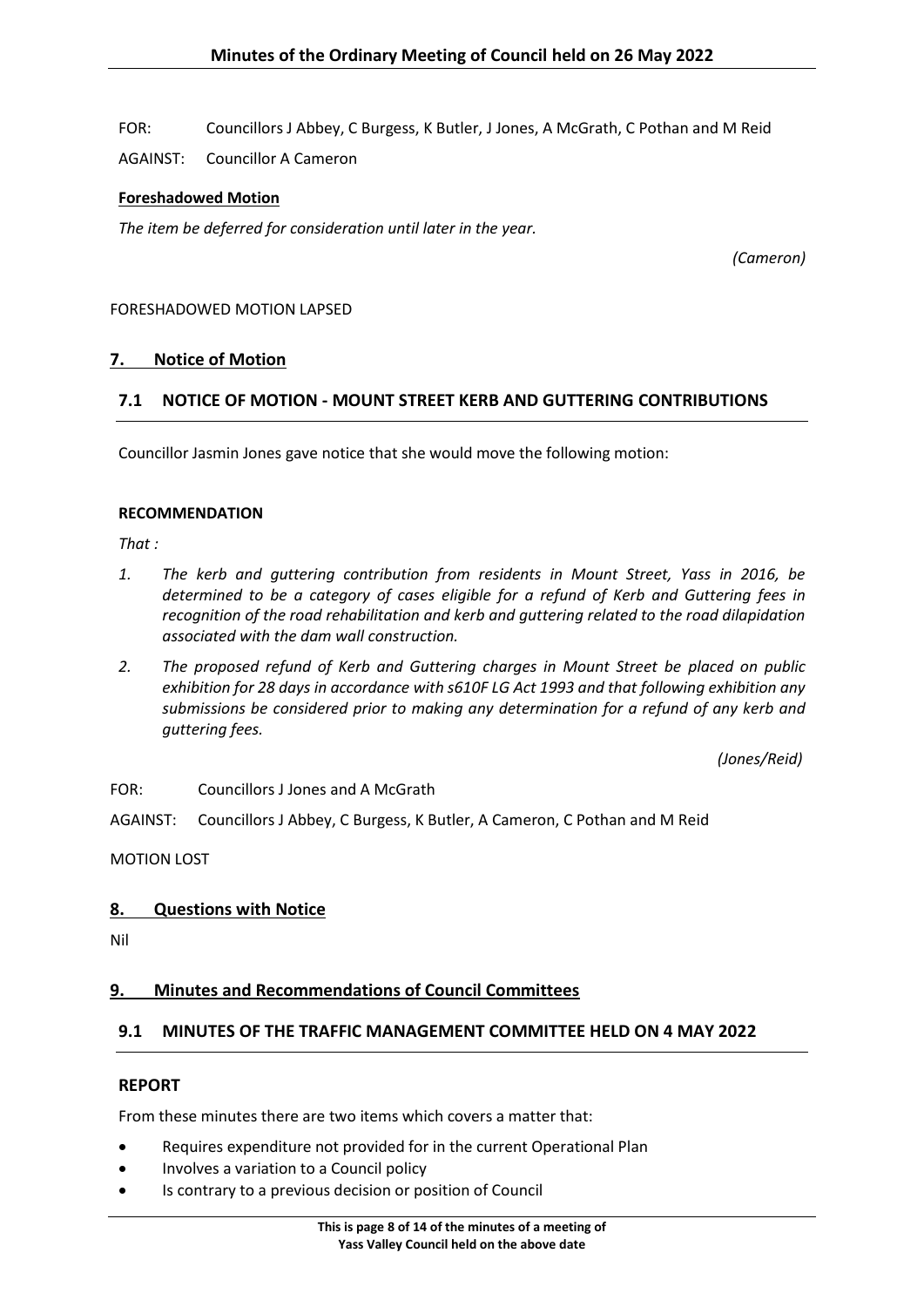- Relates to a matter which requires Council to form a view or adopt a position
- Deals with a matter of specific interest

The Committee recommends in principle support be provided to install a stop sign at the intersection of Red Hill Road and Bowning Road, Bowning.

The second recommendation relates to an approval for the Sutton Market.

*RESOLVED that the minutes of the Traffic Management Committee meeting held on 4 May 2022 be noted and adopt the following recommendations:*

#### *Item 9.2 - Sutton Markets*

*That the Sutton Country Markets be approved subject to the following conditions:*

- *1. The organiser is to supply Council with a copy of the current Public Liability Insurance for the event with a minimum \$20,000,000 indemnity. Transport for NSW, NSW Police and Yass Valley Council are to be identified on the insurance document as "interested parties" or equivalent*
- *2. The event organiser is to arrange for an appropriately certified Traffic Management Plan (TMP) and associate Traffic Guidance Scheme (TGS) to be prepared*

*Note: Information shall be provided on any signs, detours and traffic changes, specifically how the traffic management will actually work*

*Note: Management of vehicles exiting Majura Lane and turning onto Bywong Street shall be addressed*

- *3. The event organiser implement the TMP and associated TGS*
- *4. The event organiser is to arrange the supply and installation/removal of appropriate signs etc. identified in the TMP and associated TGS. All personnel involved must be appropriate accredited*
- *5. The event organiser is to provide safe pedestrian access plan*

*Note: This shall demonstrate the safe pedestrian access for people who have parked near Sutton Primary School, crossing Bywong Street*

- *6. The event organiser is responsible for directly notifying all residents that may be affected by the approved events as soon as possible*
- *7. Event marshals, event participants etc. will at all times obey the provisions of NSW Transport Legislation*
- *8. The event organiser is to ensure any local traffic, emergency services vehicles, etc, can safely and efficiently access/egress any property impacted*
- *9. The event organiser is responsible for ensuring that car parking and traffic movements are to be monitored and supervised for the safety of pedestrians and other vehicles*
- *10. Event organisers, event marshals, volunteers, event participants, etc, are to take all possible actions to minimise the effect of the event on the non-event community, throughout the event*
- *11. Event organisers shall comply with the above conditions and the undertakings. Failure to comply will immediately void this approval*

*(McGrath/Cameron)* **141**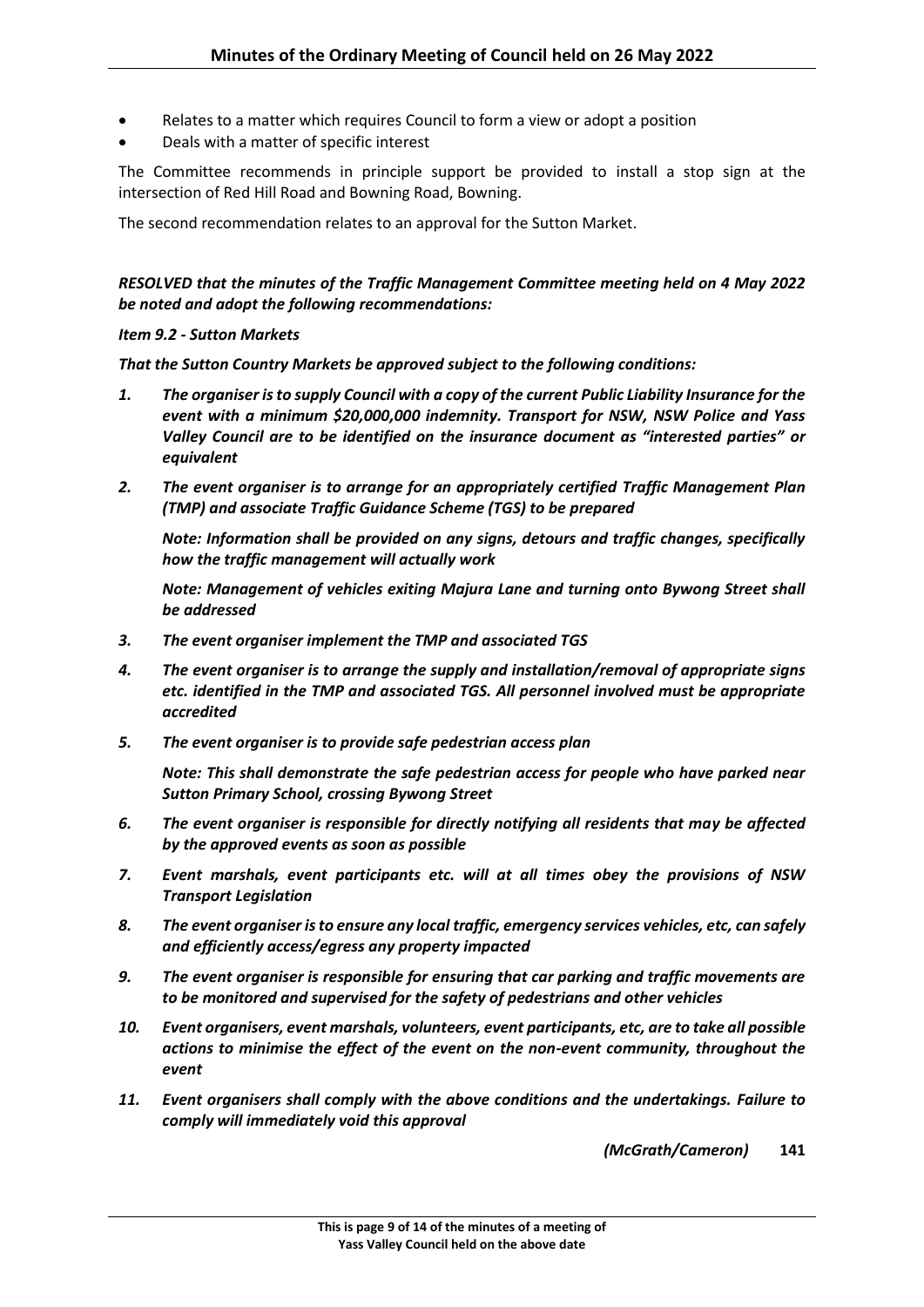FOR: Councillors J Abbey, C Burgess, K Butler, A Cameron, J Jones, A McGrath, C Pothan and M Reid

AGAINST: Nil

## <span id="page-10-0"></span>**9.2 MINUTES OF THE LOCAL RESCUE COMMITTEE AND LOCAL EMERGENCY MANAGEMENT COMMITTEE HELD ON 12 MAY 2022**

#### *RESOLVED that the minutes of the Local Rescue Committee and Local Emergency Management Committee meetings held on12 May 2022 be noted.*

*(Abbey/Reid)* **142**

FOR: Councillors J Abbey, C Burgess, K Butler, A Cameron, J Jones, A McGrath, C Pothan and M Reid

<span id="page-10-1"></span>AGAINST: Nil

## **10. Confidential Matters**

*RESOLVED that pursuant to Section 10A of the Local Government Act, 1993 the following items on the agenda be classified as CONFIDENTIAL and considered in the Closed Meeting of Council in accordance with Section 10A(2) of the Local Government Act for the reasons as specified:*

*10.1 Council Committee Nominations Item 10.1 is confidential in accordance with section s10(A)(2)(a) of the Local Government Act because it contains personnel matters concerning particular individuals (other than councillors) and discussion of the matter in an open meeting would be, on balance, contrary to the public interest.*

*(Burgess/Pothan)* **143**

FOR: Councillors J Abbey, C Burgess, K Butler, A Cameron, J Jones, A McGrath, C Pothan and M Reid

AGAINST: Nil

Closed Council commenced at 5.16 pm.

## <span id="page-10-2"></span>**10.1 COUNCIL COMMITTEE NOMINATIONS**

#### **SUMMARY**

Nominations have been received from community representatives to become members of Yass Valley Council Advisory Committees.

#### *RESOLVED*

*That:*

- *1. The Terms of Reference for the Youth Council Committee Membership be amended to 12 youth representatives.*
- *2. The following Committee member nominations be accepted:*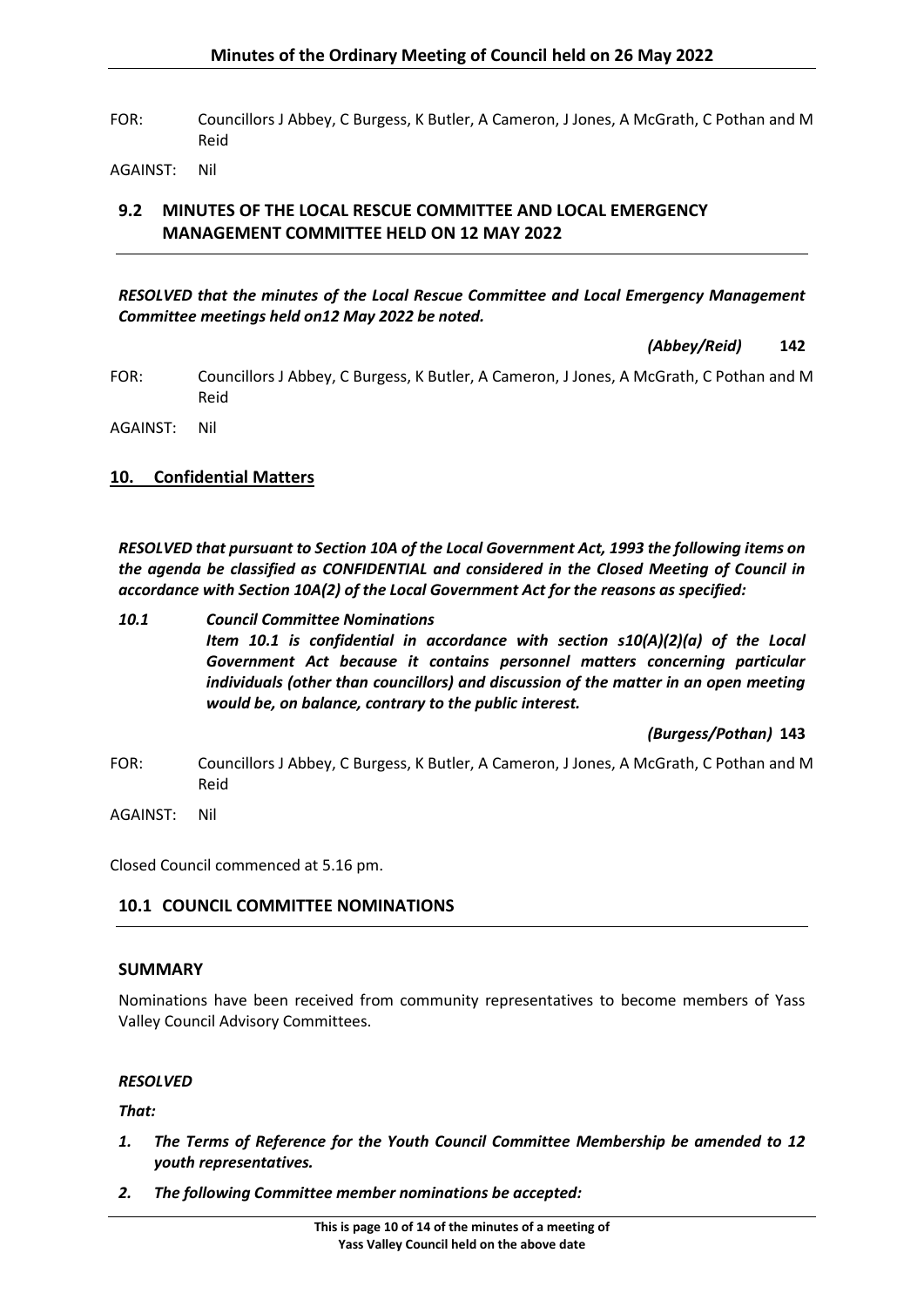| <b>Advisory Committee</b>                                                      |  |  |
|--------------------------------------------------------------------------------|--|--|
| <b>Economic Development Advisory Committee</b>                                 |  |  |
| <b>Community Nominations</b>                                                   |  |  |
| <b>Andrew Hennell</b>                                                          |  |  |
| <b>Robert Tanton</b>                                                           |  |  |
| <b>Martyn Pearce</b>                                                           |  |  |
| <b>Yasmin Coe</b>                                                              |  |  |
| <b>Karen Denny</b>                                                             |  |  |
| <b>John Runko</b>                                                              |  |  |
| <b>Other Nominations</b>                                                       |  |  |
| Alison Mead (Alternate Sean Haylan) - Destination Southern NSW (RDASI)         |  |  |
| Carissa Wells - Regional Development Australia Southern Inland                 |  |  |
| Yass Valley Business Chamber - representative to be provided                   |  |  |
| <b>Youth Council</b>                                                           |  |  |
| As per nominations received                                                    |  |  |
| <b>Aboriginal Consultative Committee</b>                                       |  |  |
| <b>Nominations</b>                                                             |  |  |
| <b>Cinderella Cronan</b>                                                       |  |  |
| <b>Rebecca King</b>                                                            |  |  |
| <b>Karen Denny</b>                                                             |  |  |
| Tegan Denny - Acting CEO Onerwal LALC                                          |  |  |
| <b>Yass Soldiers Memorial Hall Advisory Committee</b>                          |  |  |
| Returned Soldiers League - Yass Sub Branch                                     |  |  |
| <b>Steve Neuhaus (Neil Turner alternate)</b>                                   |  |  |
| Representatives of user groups and prospective users                           |  |  |
| <b>Nominations</b>                                                             |  |  |
| <b>Andrew Hennell</b>                                                          |  |  |
| Judith Davidson - Yass & District Historical Society (Cheryl Mongan alternate) |  |  |
| Janno Scanes - Irish & Celtic Music Festival                                   |  |  |
| Stephe Jitts - Yass Music Club                                                 |  |  |
| Alfred McCarthy - Rotary, Music Club, Historical Society                       |  |  |
| Coppabella Wind Farm Community Enhancement Fund Advisory Committee             |  |  |
| Libby Elliot - Binalong Progress Association                                   |  |  |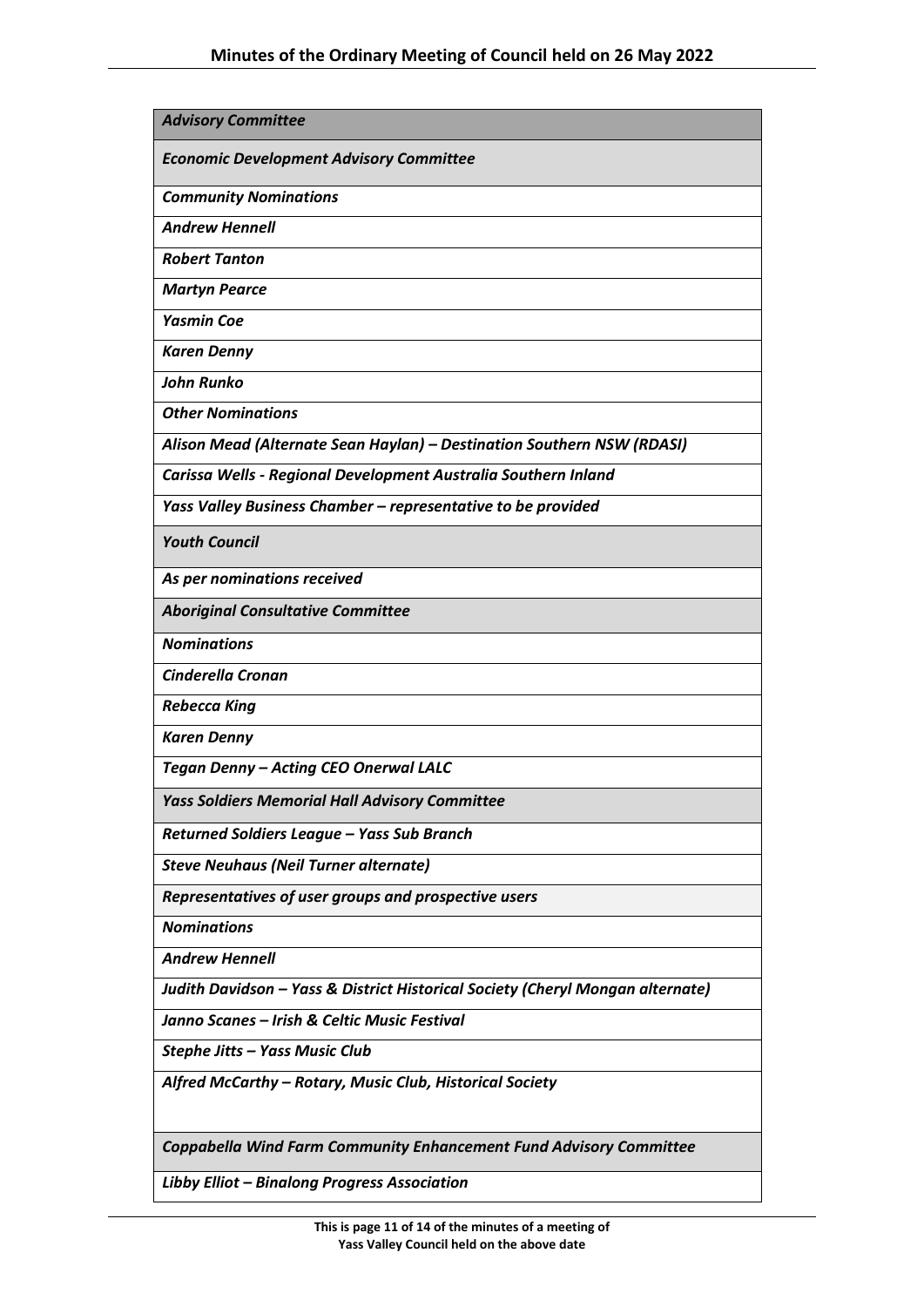| <b>John McGrath</b>                                                        |
|----------------------------------------------------------------------------|
| <b>Sheri Norton</b>                                                        |
| Representative appointed by the Company                                    |
| To be determined                                                           |
| Rye Park Wind Farm Community Enhancement Fund Advisory Committee           |
| <b>Further advertising required</b>                                        |
| Representative appointed by the Company                                    |
| <b>Martine Holberton, Tilt Community and Stakeholder Advisor</b>           |
| <b>Bango Wind Farm Community Enhancement Fund Advisory Committee</b>       |
| <b>Further advertising required</b>                                        |
| Representative appointed by the Company                                    |
| <b>Brad Jachmann -Site Manager Bango Wind Farm</b>                         |
| <b>Springdale Solar Farm Community Enhancement Fund Advisory Committee</b> |
| <b>Nomination</b>                                                          |
| <b>Mark Burgess - President SDCA</b>                                       |
| <b>George (Andy) Hardwicke (Sutton Solar Action Group)</b>                 |
| <b>Representative of company</b>                                           |
| To be determined                                                           |
| <b>Sustainability Advisory Committee</b>                                   |
| <b>John Connelly</b>                                                       |
| <b>Peter Davidson</b>                                                      |
| <b>Ania Wardle</b>                                                         |
| <b>Alison Elvin</b>                                                        |
| <b>Nicole Elliott</b>                                                      |
| <b>Luke McAlary</b>                                                        |
| <b>Caitlin Nelson</b>                                                      |
| Saan Ecker                                                                 |
| <b>Alex Tewes</b>                                                          |

*4. That Councillor Cameron be the Councillor representative on the Sustainability Advisory Committee.*

*(Pothan/Jones)* **144**

FOR: Councillors J Abbey, C Burgess, K Butler, A Cameron, J Jones, A McGrath, C Pothan and M Reid

AGAINST: Nil